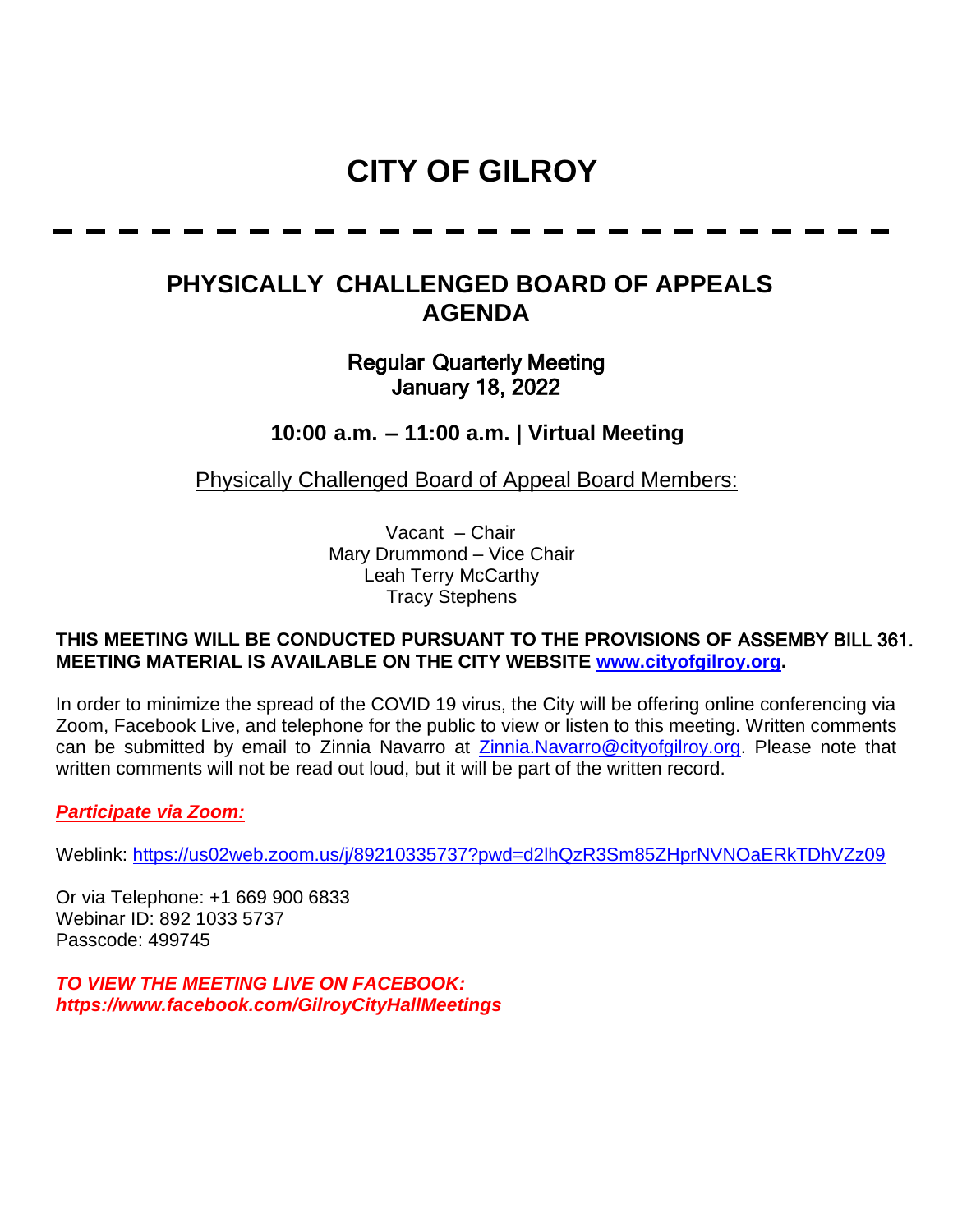Comments by the public will be taken on any agenda item before action is taken by the Physically Challenged Board of Appeals. Public testimony is subject to reasonable regulations, including but not limited to time restrictions on a particular issue, and for each individual speaker.

Please take notice that the time within which to seek judicial review of any final administrative determination reached at this meeting is governed by Section 1094.6 of the California Code of Civil Procedure.

A Closed Session may be called during this meeting pursuant to Government Code Section 54956.9(b)(1) if a point has been reached where, in the opinion of the legislative body of the City on the advice of its legal counsel, based on existing facts and circumstances, there is a significant exposure to litigation against the City.

#### Know your rights under the Gilroy Open Government Ordinance

Government's duty is to serve the public reaching its decisions in full view of the public. Commissions, task forces, councils and other agencies of the City exist to conduct the people's business. This ordinance assures that deliberations are conducted before the people and that the City operations or deliberations are conducted before the people and that the City operations are open to the people's review. For information on your rights under the open Government Ordinance, to receive a free copy of the ordinance, or to report a violation of the Ordinance, contact the open Government Commission staff at (408) 846-0204 or e-mail Anne.Bybee@cityofgilroy.org

**In compliance with the Americans with Disabilities Act, and** ASSEMBLY BILL 361 "AB 361"**, the City will make reasonable arrangements to ensure accessibility to this meeting. If you need special assistance to participate in this meeting, please contact the City a minimum of 2 hours prior to the meeting at (408) 846-0244.**

- I. **OPEN MEETING**
- II. **REPORT ON POSTING THE AGENDA AND ROLL CALL**
- **III.** PUBLIC COMMENT BY MEMBERS OF THE PUBLIC: Please limit your comments to 3 minutes. This portion of the meeting is reserved for persons desiring toaddress the Board on matters not on this agenda. The law does not permit Board action or extended discussion of any item not on the agenda except under special circumstances. If Board action is requested, the Board may place the matter on a future agenda. All statements that require a response will be referred to staff or reply in writing. **APPROVAL OF MINUTES – November 9, 2021**

#### IV. **NEW BUSINESS:**

- A. **Selection of Board Chair and Vice Chair**
	- 1. Presentation: Hipolito Olmos, Building Official
	- 2. Public Comment:
	- 3. Possible Actions:
		- a. Motion to elect Physically Challenged Board of Appeals Chairperson
		- b. Motion to elect Physically Challenged Board of Appeals Vice Chair